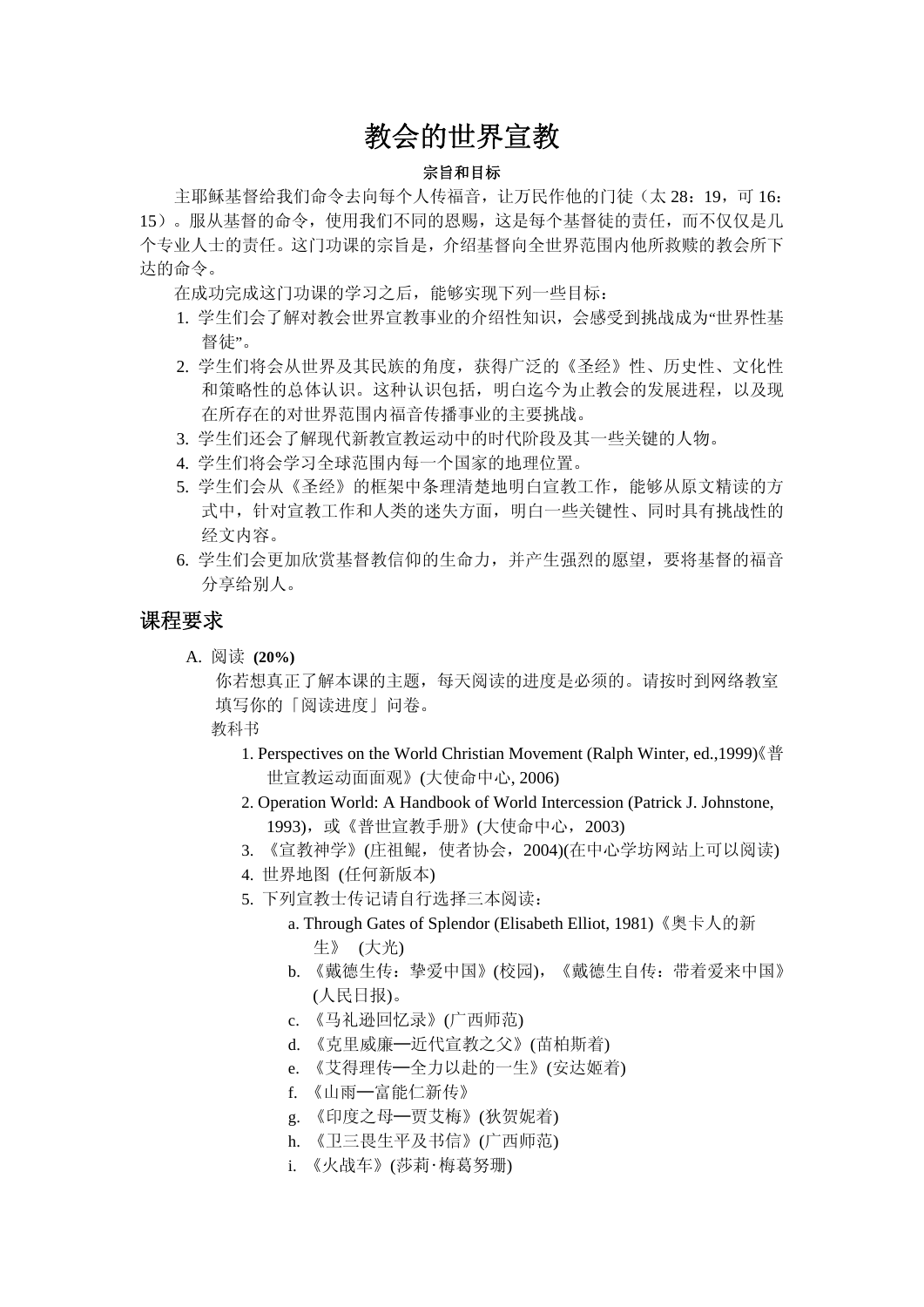注:以上书籍如果买不到,可尝试在网络上搜索下载。如:新浪爱问网,旷野书房等。

# B. 期末考试 **(80%)**

- 1. 地图与解经 (30%)
	- a. 地图: 你要在地图上指认出 30-40 个国家
	- b. 解经: 根据下列解经材料来回答简答题
		- i) 创十与路十的关系
		- ii) 四个大使命
		- iii) 启五:9-10
- 2. 经文默写 (20%)

请从下列的两组经文中,各选五段背诵(和合本):

| A 组(旧约)          | B 组(新约)            |
|------------------|--------------------|
| 创世纪12:1-3        | 马太福音24:14          |
| 列王记上8:59-60      | 马太福音 28:18-20      |
| 历代志上16:8         | 马 可 福 音 16:15-16   |
| 诗 篇 2:7-8        | 路加福音 2:29-32       |
| 诗 篇 22:27-28     | 路加福音 24:46-67      |
| 诗篇 67:1-2        | 使徒行传 1:8           |
| 以 赛 亚 书 45:22-23 | 罗马书 10:11-15 (算两段) |
| 以 赛 亚 书 49:6     | 罗马书 15:20-21       |
| 但以理书 7:13-14     | 加拉太书3:8            |
| 番 雅书 2:11        | 启示录 5:9-10         |

3. 问答题与申论题 (30%)

C. 互动要求

互动要求的目的是,鼓励同学互相彼此之间,以及与课程的导师,大 家可以有互动,来提高远距教学的效能。Gordon-Conwell 神学院身为 Association of Theological Schools 的成员之一,明白远距教学需要互动 的价值,并遵从 ATS 所鉴定的设定标准,包括将互动设定为任何想要 从修读远距教学课程来获得学分者必须进行的事项。互动要求有三种 达成的方式:

- 1. 课程讨论:跟其他同学及导师对话。内容不拘,可包括课程 问题、心得、经验、见证分享。
- 2. 议题讨论: 每学期将有四个议题讨论,每题将有四个星期讨论 时间。课程导师会将讨论议题贴出来,你必须参与每个议题 讨论。这些问题是设计来鼓励你分析、综合,并应用你在课 程中所学得的。
- 3. 作业: 每学期将有四个作业,请按学习进度缴交。

# *Perspectives on the World Christian Movement (Ralph Winter, ed.,1999)*《普

世宣教运动面面观》*(*大使命中心*, 2006)* 本课程要求阅读的部份*:*

# 第一部分 圣经根据

- 1. The Living God is a Missionary God
	- 1. 永活的主是宣教的神
- 2. Israel's Missionary Call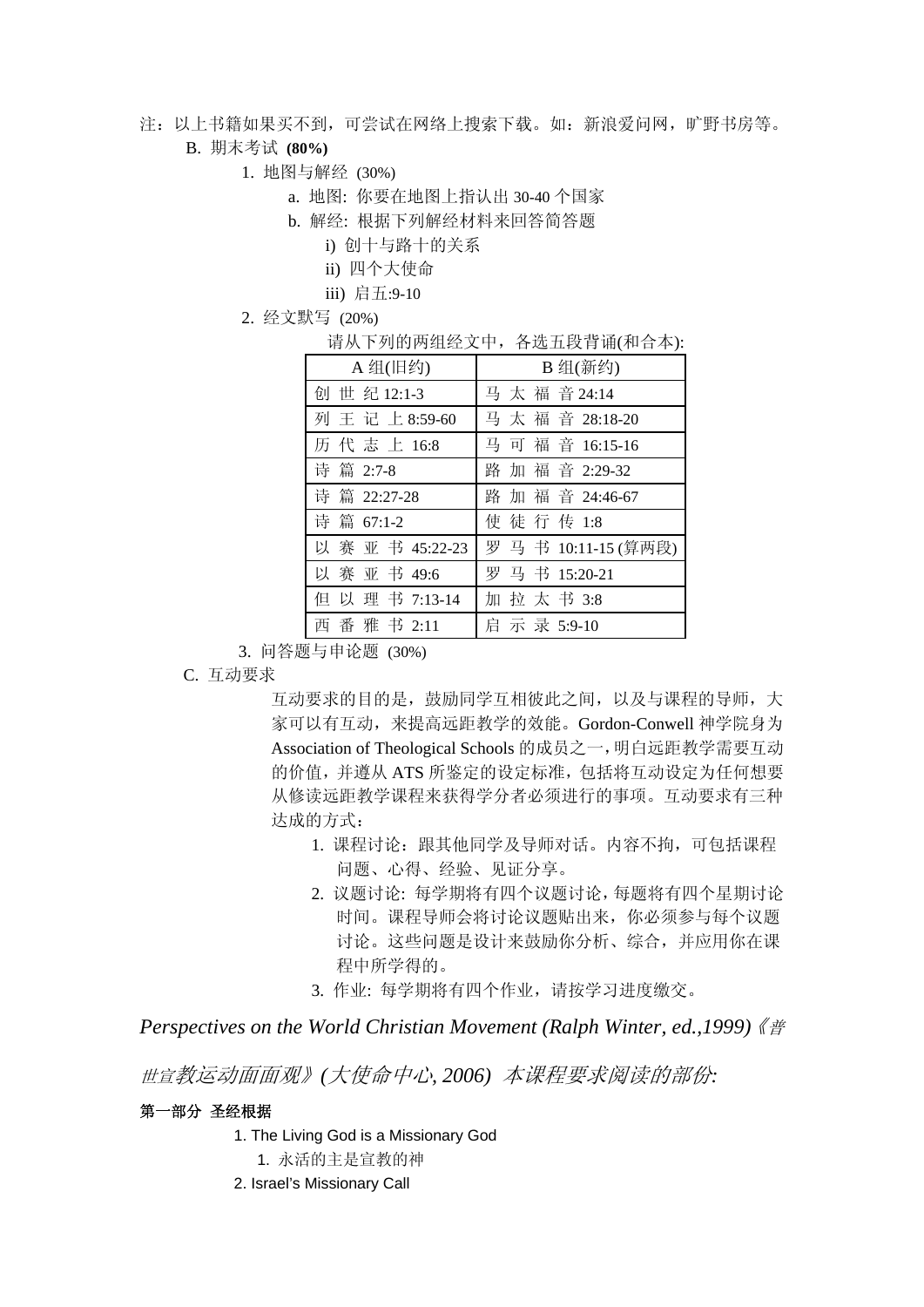- 2. 以色列的宣教呼召
- 4. The Bible in World Evangelization
	- 3. 圣经与普世福音遍传
- 10. The Gospel of the Kingdom 9.天国的福音
- 13. Jesus and the Gentiles
	- 13. 使万民作我的门徒
- 14. The Master's Plan
	- 10. 主基督的布道策略
- 15. A Man for All Peoples
	- 11. 为万民的人子
- 18. The Turning Point: Setting the Gospel Free 14. 转折点-释放福音
- 23. Prayer: Rebelling Against the Status Quo 19.祷告-对现实的反抗
- 26. Lost
	- 24. 使徒的热忱

# 第二部分 历史反省

# 普世宣教运动的扩展

- 33. The Kingdom Strikes Back
	- 1. 国度反击战
- 34. The Church is Bigger Than You Think
	- 2. 教会比你想象中更大
- 35. The Two Structures of God's Redemptive Mission
	- 3. 神救赎计划中的两类组织
- 36. Missionary Societies and the Fortunate Subversion of the Church
	- 6. 基督教与社会改革简史
- 38. Four Men, Three Eras, Two Transitions
	- 5. 近代的使命-四个人物,三个时代,两个转折
- 42. Student Power in World Missions
	- 10. 学生运动与普世宣教 (见"普世宣教运动的先锋")

# 普世宣教运动的先锋

- 44. An Enquiry into the Obligation of Christians to Use Means 9.基督徒向异教徒传福音责任及方法之探讨
- 47. Tribes, Tongues and Translators
	- 12. 种族,语言与译者
- 48. The Glory of the Impossible
	- 13. 难以置信的荣耀
- 49. The Responsibility of Young People for Evangelization
	- 11. 献身中华
- 50. The Bridges of God
	- 14. 神的桥梁

## 普世宣教的展望

51. The New Macedonia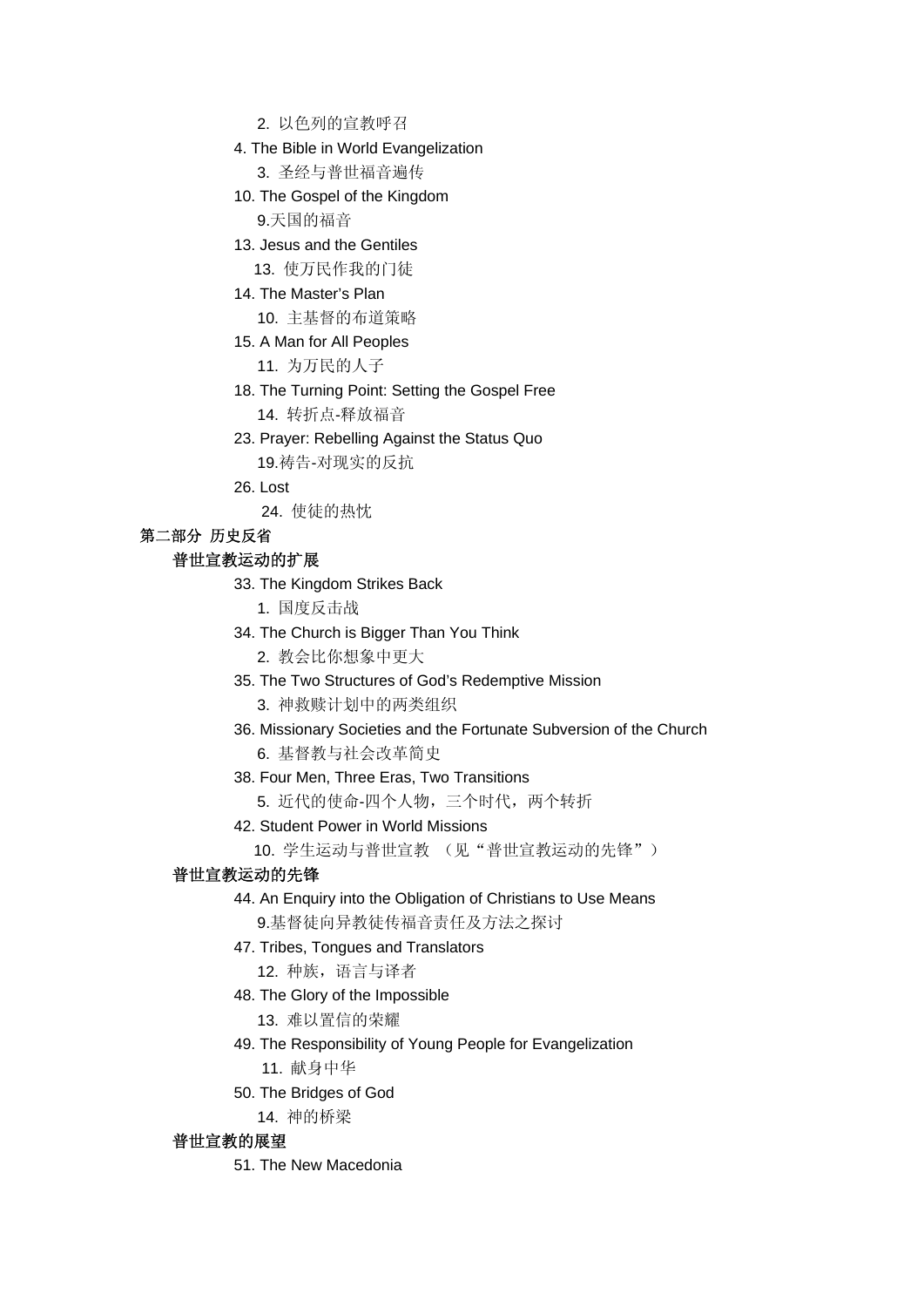15. 新马其顿 – 宣教革命性新纪元开始

52. World Mission Survey

16. 失败为成功之母——从穆宣学得的功课

53. Are We Ready for Tomorrow's Kingdom?

17. 为洛桑运动溯源

# 第三部分 文化考虑

# 文化与传讯

#### 54. Cultural Differences and the Communication of the Gospel

3. 文化的差异与福音传播

- 55. Culture, Worldview and Contextualization
	- 4. 文化,世界观及处境化
- 60. The Flaw of the Excluded Middle
	- 2. 了解文化

## 福音与文化

- 67. Do Missionaries Destroy Culture?
	- 11. 宣教士摧毁文化吗?
- 69. Cultural Implications of an Indigenous Church
	- 12. 确立跨文化的罪观

#### 71.The Willowbank Report

- 13. 《柳岸报告》之一 福音与文化
- 14. 《柳岸报告》之二 谦卑的福音使者

## 第四部分 宣教策略

# 普世福音遍传的策略

- 72. Finishing the Task: The Unreached Peoples Challenge
	- 1. 作成祂的工 未得之民的挑战
- 74. The Mission of the Kingdom
	- 2. 威廉克里究竟是谁?
- 77. The Challenge of the Cities
	- 5. 都市世界

# 植堂与倍增的策略

81. State of World Need

4. 覆盖普世 (见"普世福音遍传的策略")

#### 83. What is Poverty Anyway?

7. 贫穷人与失丧者在哪里?(见"普世福音遍传的策略")

#### 84. The Urban Poor: Who Are We?

5. 都市世界(见"普世福音遍传的策略")

## 85. Transformational Development

1. 布道 — 为首的伙伴

87. The Spontaneous Multiplication of Churches

15. 教会的自然繁衍

90. A Church in Every People: Plain Talk about a Difficult Subject

16. 在每一群体中建立教会

#### 91. The Evangelization of Animists

25. 将临的全球复兴盼望 (见"圣经根据")